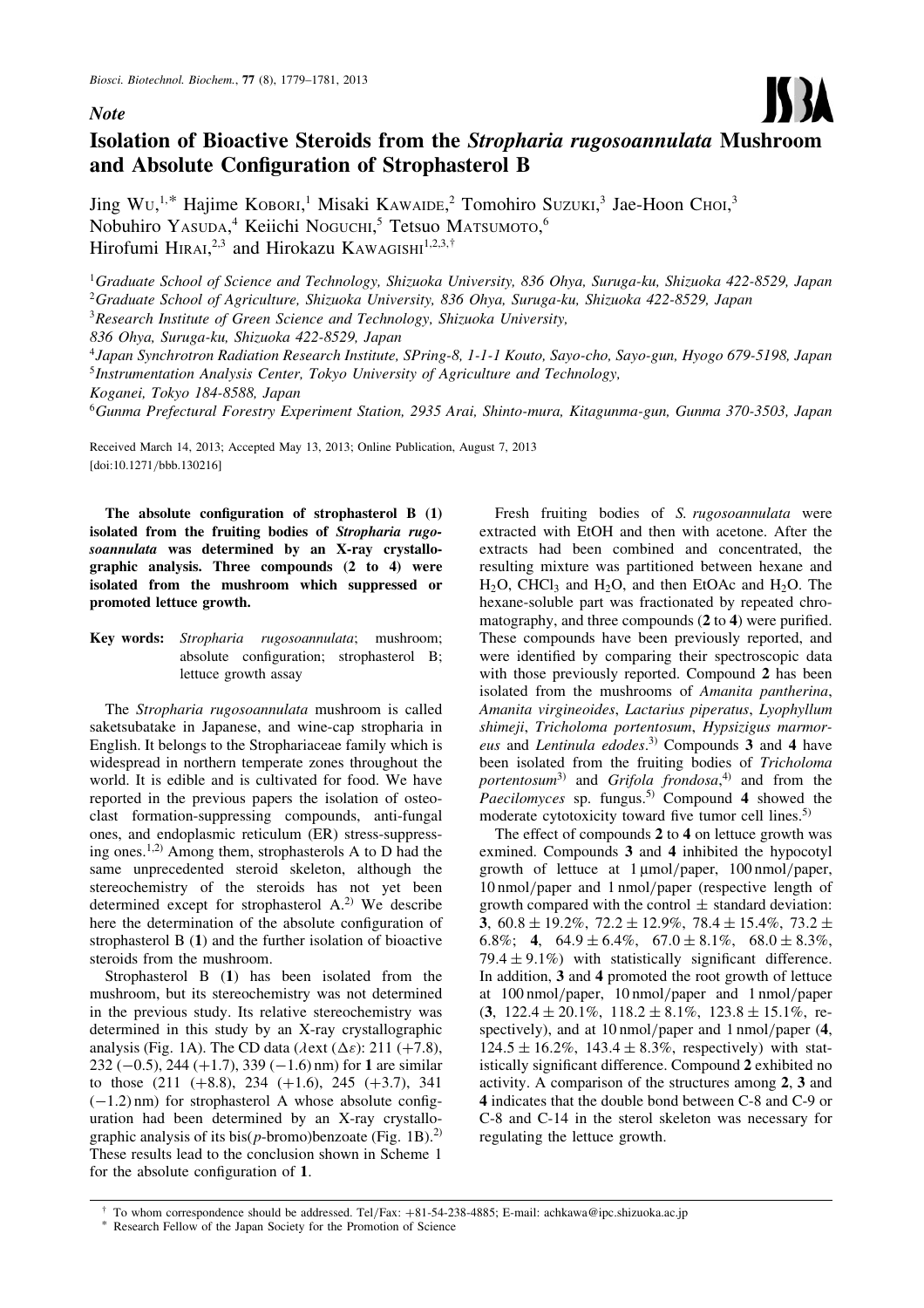1780 J. WU et al.



#### Fig. 1. Stereochemistry of 1.

A, ORTEP drawing of 1 with ellipsoids at the 30% probability level. Hydrogen atoms are shown as small spheres of arbitrary radii. B, CD spectra of 1 and strophasterol A.





#### Experimental

General experiments. <sup>1</sup>H-NMR spectra (one- and two-dimensional) were recorded by a Lambda-500 spectrometer at 500 MHz, and <sup>13</sup>C-NMR spectra were recorded by the same instrument at 125 MHz (Jeol, Tokyo, Japan). ESIMS data were measured by a JMS-T100LC mass spectrometer (Jeol, Tokyo, Japan). Specific rotation values were measured with a Jasco DIP-1000 polarimeter. HPLC separation was performed with a Jasco Gulliver system, using reverse-phase HPLC columns (Wakosil-II 5C18 HG Hrep, Wako, Osaka, Japan; COSMO-SIL 5PYE waters, Nacalai Tesque, Kyoto, Japan). Silica gel plates (Merck  $F_{254}$ ) and silica gel 60N (Merck 100–200 mesh) were respectively used for analytical TLC and for flash column chromatography (Merck, Darmstadt, Germany).

Fungal strain and culture conditions. The strain of S. rugosoannulata was isolated from a fruiting body collected in Gunma Prefecture, Japan, in August 2000. Voucher material has been deposited in Gunma Prefectural Forestry Experiment Station, Japan. The culture medium was prepared by mixing ground flakes of Japanese oak and fresh rice bran at a weight ratio of 8:2 adjusted to 65% moisture. The medium (2.5 kg) was packed in polypropylene bags and autoclaved. Precultured mycelia were inoculated into each bag of the medium. After cultivating for 5 months in the dark at  $25^{\circ}$ C and  $65\%$  humidity, each set of two bags was transplanted into a plastic planter filled with bark compost. Fruiting body induction and further cultivation were done in a greenhouse without controlling the temperature, humidity, or light for about 2 months.

Extraction and isolation. Fresh fruiting bodies of S. rugosoannulata  $(20.0 \text{ kg})$  were extracted three times with EtOH  $(42 \text{ L})$  and then three times with acetone (20 L). After the solutions had been combined and concentrated under reduced pressure, the concentrate was partitioned first between hexane and  $H_2O$ , second with CHCl<sub>3</sub> and  $H_2O$ , and third with EtOAc and H<sub>2</sub>O. The hexane-soluble part  $(109.5 g)$  was fractionated by silica gel flash column chromatography (hexane; 70%, 50%, 20% hexane/CH2Cl2; CH2Cl2; 90%, 80%, 70%, 40% CH2Cl2/EtOAc; EtOAc; 80%, 70%, 50%, 30% EtOAc/MeOH; and MeOH; 1.5 L each) to obtain 28 fractions (fractions 1 to 28). Fraction 17 (5.004 g) was further separated by silica gel flash column chromatography  $(CH_2Cl_2$ ; 90%, 80%, 70%, 60%, 50%, 40%, 30%, 20%, 10% CH2Cl2/EtOAc; 90%, 80%, 70%, 60%, 40%, 30%, 20% EtOAc/MeOH; and MeOH; 0.5 L each) to give 17 fractions (fractions 17-1 to 17-17), and 19 (1.832 g) was further separated (EtOAc; 90%, 80%, 70%, 60%, 50%, 30%, 20%, 10% EtOAc/MeOH; and MeOH; 0.5 L each) to give 11 fractions (fractions 19-1 to 19-11). Fraction 17-11 (857 mg) was further separated by silica gel flash column chromatography (CH<sub>2</sub>Cl<sub>2</sub>; 90%, 80%, 70%, 60%, 50%, 30%, 20%, 10% CH2Cl2/EtOAc; EtOAc; 90%, 80%, 60% EtOAc/MeOH; and MeOH; 0.2 L each) to give nine fractions (fractions 17-11-1 to 17-11- 9). Fraction 17-11-6 (605 mg) was separated by reverse-phase HPLC (Wakosil-II 5C18, 5PYE,  $90\%$  MeOH) to afford 3 (34.6 mg) and 4 (21.2 mg). Fraction 19-4 (80.8 mg) was further separated by reversephase HPLC (Wakosil-II 5C18, 90% MeOH) to afford 2 (4.5 mg). The isolation of 1 has been previously reported, 1.1 mg of 1 being isolated from  $20.0 \text{ kg}$  of the fruiting bodies.<sup>2)</sup>

X-Ray crystallographic analysis. Strophasterol B (1) was crystallized in CH<sub>2</sub>Cl<sub>2</sub>. C<sub>28</sub>H<sub>44</sub>O<sub>4</sub> · 1.38(H<sub>2</sub>O),  $M = 469.49$ , monoclinic,  $a =$ 19.022(3) Å,  $b = 6.7868(9)$  Å,  $c = 21.685(3)$  Å,  $\beta = 109.026(8)^\circ$ ,  $V = 2646.5(6) \text{ Å}^3$ ,  $T = 173 \text{ K}$ ,  $P2_1$ ,  $Z = 4$ ,  $\lambda = 0.68680 \text{ Å}$ ,  $\mu(\lambda = 0.68680) = 0.073$  mm<sup>-1</sup>,  $F(000) = 1031$ . The size of the crystal used for measurements was  $0.376 \times 0.047 \times 0.028$  mm. Diffraction data were collected at SPring-8 BL02B1 beamline (Hyogo,